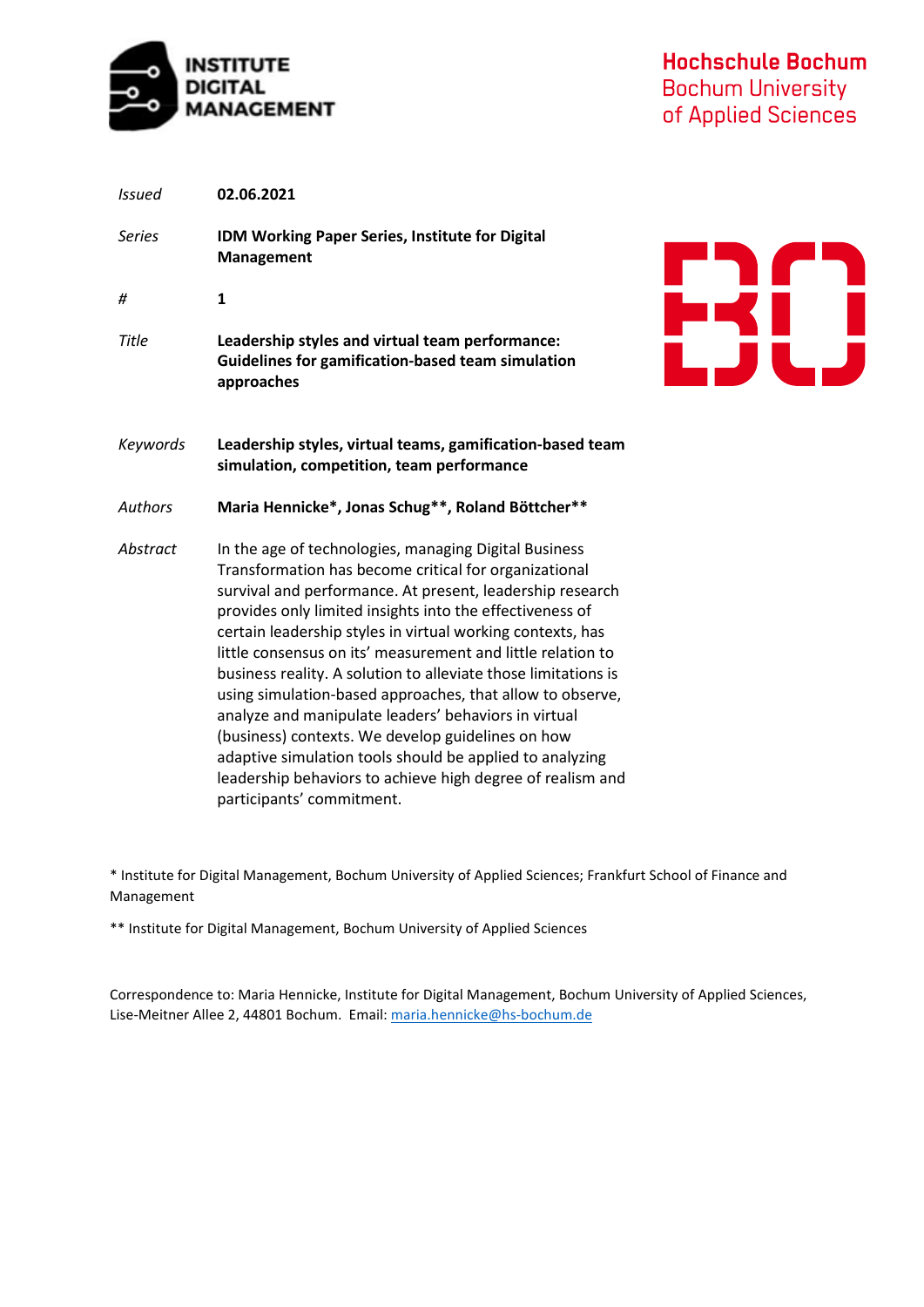#### **1. Introduktion**

The rapid development of Information and Communication Technologies (ICT) and new organizational concepts during the last decades has changed the business world and the challenges, executives and employees must deal with. To cope with a tougher competition, higher pressures on firm efficiency and a growing geographical distance between employees and stakeholders (partners, suppliers, and consumers), organizational leaders need to be able to effectively lead virtual teams. Leadership research has reacted to the changing environment by developing and testing theories which relate leader's personality traits, leadership styles and behaviors to leader's effectiveness (Gordon & Yukl, 2004; Jacobsen & Hause, 2001; Eva et al., 2019).

To date, leadership research has accumulated substantial knowledge on the organization of virtual teams (e.g., Avolio et al., 2000; O'Leary & Cummings, 2007; MacDonnell et al., 2009). However, the literature lacks evidence on direct links between leader's characteristics and individual, team or organizational performance (Hambley et al. 2007; Klus & Mueller, 2019) as well as on the processes underlying these relationships (Gordon & Yukl, 2004). It heavily relies on survey-based evaluation of individuals' thoughts, attitudes, behaviors which is often criticized for its' use of perceived variables and outcomes. Experiment-based evidence on leaders' actual actions is sparse, lacks realism and is difficult to reproduce outside the laboratory (Antonakis et al., 2019; Fischer et al., 2020; Podsakoff & Podsakoff, 2019).

Gamificated team-based simulation-based methods elaborate on the advantages of both approaches and alleviate their limitations. Their main advantage is high degree of realism. Business simulations offer participants challenges and constraints that are comparable to that in the real work life and are thus perceived as realistic. This causes individuals to behave authentically, increases their engagement (e.g. Buil et al., 2019) and allows researchers to observe, manipulate and to analyze their behaviors in realistic digital business contexts.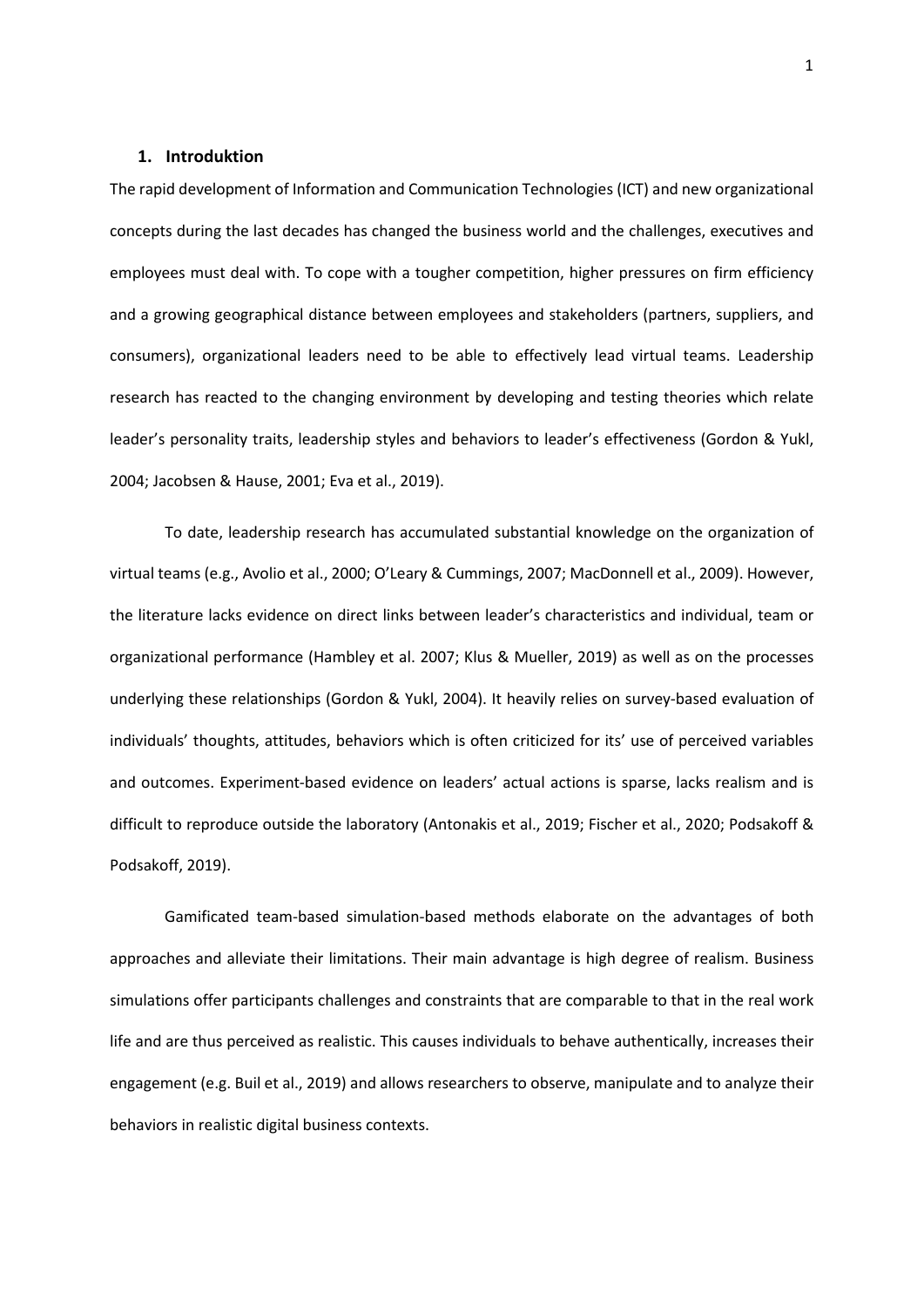The growing application of simulations in teaching, leadership research and professional training demonstrates high interest in academic and business communities to this method (Ryan et al., 2006). Literature on business simulations also highlights their positive influence on the subsequent outcomes (e.g. Lovin et al., 2021). Lohman et al. (2019) find a positive link between learning leadership from simulations and the subsequent management-related perceived outcomes. However, most of business simulations are not sufficiently complex to be perceived as realistic (e.g. because they offer tasks and challenges to participants in a linear sequence), do not provide feedback possibilities or objective performance measures.

We develop guidelines for a novel gamification-based team simulation approach that due to its competitive nature results in a high degree of participants' engagement and genuine commitment. Those guidelines enable to assess, develop and study multiple facets of leadership related to an objective measure of leader's effectiveness in a virtual business context under realistic conditions. By doing this, the present work follows recent calls(e.g. Fischer et al. 2020) to develop novel experimental designs. Simulation-based tools have high practical relevance as they can be used within leadership research and – in modified versions - act as training tools.

### **2. Virtual team leadership**

Businesses and organizations are undergoing changes. Rapid development of information and communication technologies additionally contributes to the organizational change, as it reduces costs and cycle-time within organizations, improves decision-making and problem-solving skills, and enables maximizing organizational expertise without having to physically relocate individuals (DasGupta, 2011). However, in the digital age organizations also face a number of challenges. Thus, their stakeholders become "more complicated, more eloquent, and more noisy" (Bennis, 2013, p. 635), hierarchies lose their importance (Dess & Picken, 2000), routinized solutions no longer work (Castillo & Trinh, 2018), and increasing complexity makes understanding of the complete set of factors which have influence on a specific situation or a decision almost impossible (Yarger, 2006). Traditional concepts of organizing work become superseded by new organizational and leadership concepts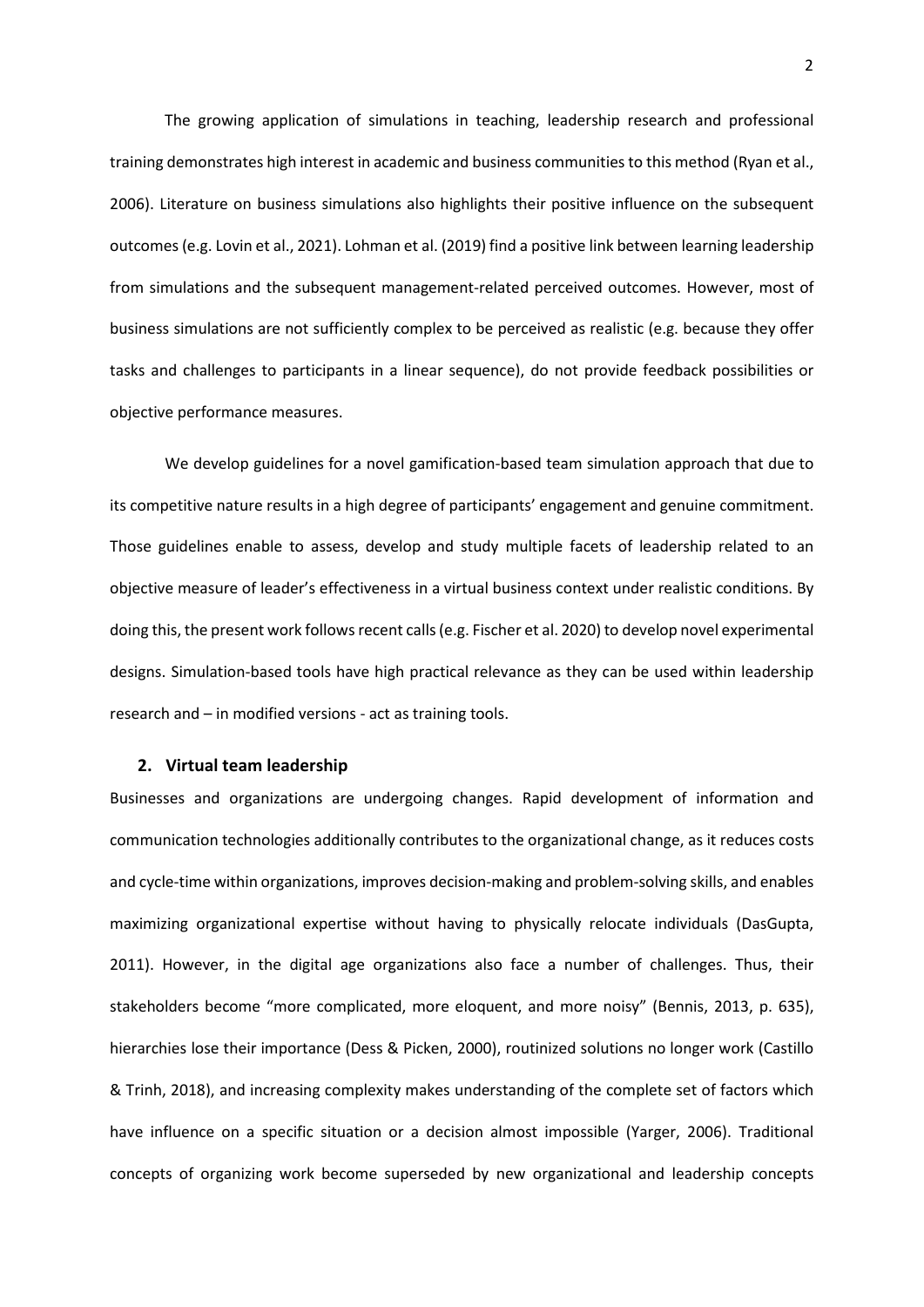across all professional fields. Self-organization, teamwork, participation, and agility are some of the buzzwords of this change.

Until recently, leadership research has mostly been focused on leaders and their followers interacting personally (Lord et al., 2017; Klus & Mueller, 2019). But the growing literature on Digital Business Transformation has highlighted the importance of technological knowledge of leaders, their active participation concerning the implementation of IT solutions, and the high level of (organizational) innovation for achieving business goals and a sustainable competitive advantage (Velten et al., 2015; Reddy, 2018). The use of digital tools to lead geographically dispersed teams is increasingly coming into focus in the leadership research (Westerman et al., 2014: 156). However, even the literature on one of the most studied leadership theories – the transformational leadership (TFL) theory (Bass, 1985; Burns, 1978; Hildenbrandt et al., 2016; Avolio et al., 2009) – has only gradually taken the new digital work<sup>[1](#page-3-0)</sup> reality into account (Hoch & Kozlowski, 2014; Klus & Mueller, 2019).

The existing literature on leadership in virtual teams focuses on leaders' skills and capabilities (their digital competence/literacy, adaptive capacity, dynamic capabilities and social intelligence), the organization and outcomes of virtual teamwork and collaboration, empowerment and shared leadership as well as the development and support of vision, trust and of open error culture (e.g., Bennis, 2013; Sasmoko et al., 2019; Bolte et al., 2018; Kirkman et al., 2004; Breuer et al., 2016; Liao, 2016). Empirical studies provide a few insights into indirect leader and followership effects on organizational culture (Schaubroeck et al., 2012), market performance (Sousa-Zomer et al., 2020), dynamic capability (Sasmoko et al., 2019) or business model innovation (Mihardjo & Sasmoko, 2019). Still, this research field has not accumulated a sufficient empirical evidence on leadership styles and behaviors, work organization and communication and their effects on virtual team performance. In addition, this literature often uses surveys based on subjective assessments of individual/team/organizational outcomes, and within an organizational context, simulation-based

<span id="page-3-0"></span> $1$  The term "digital work" does hereafter not imply changes in the context of digital transformation but refers to digital formats of collaboration (online conferences, digital collaboration tools, geographically dispersed teams, flexible working hours, etc...).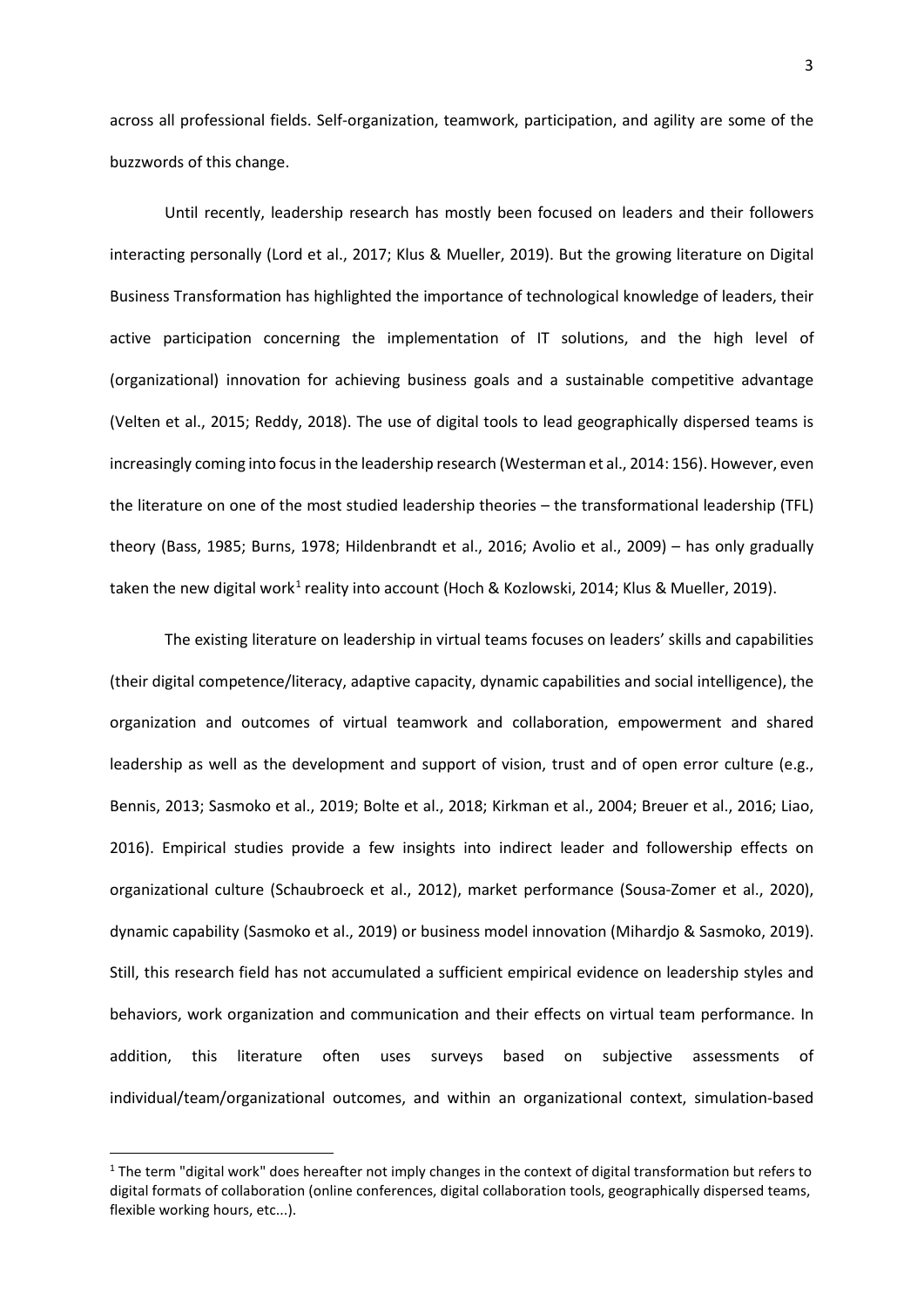studies are rare.

### **3. Leadership styles and team performance**

Leadership is enacted and transmitted through social relationships and influences a broad range of mediators, such as team potency, cohesion, and trust (Lord et al., 2017; Pillai et al., 1999; Schaubroeck et al., 2007), which are critical for the resulting team performance (Breuer et al., 2016; Sosik et al., 1997). Leadership styles<sup>[2](#page-4-0)</sup> are effective in predicting follower attitudes and behaviors (Avolio et al., 2009).

Particularly surprising is that this frequently and multi-perspectively studied topic of leadership research (leadership styles) remains understudied in the context of leading virtual teams and in relation with leader's effectiveness. The few available exceptions, for instance, on transformational leadership (Hambley et al., 2007; Purvanova & Bono, 2009; Hoch & Kozlowski, 2014), do not measure team and leader's performance in terms of direct financial outcomes (e.g. profits), which implies a significant gap in leadership research.

Most of research on leadership styles tests their effects on qualitative virtual group outcomes, such as groups' potency and efficacy (Sosik et al., 1997; Kahai et al., 2003), creativity and solution originality (Sosik et al., 1998; Kahai et al., 2003, 2004), satisfaction with the leader and with the task (Kahai et al., 2003; Purvanova & Bono, 2009), ethical behaviors in a group (Kahai & Avolio, 2006) as well as perceived or expert-rated leader's and team performance (Howell & Hall-Merenda, 1999; Eisenberg et al., 2019; Hoogeboom & Wilderom, 2019). Only a few studies measure quantitative performance, for example, the number of correct or unique solutions produced by a group (Hoyt &

<span id="page-4-0"></span> $2$  Most here described findings operate with the widely accepted distinction between transformational leadership theory (TFL) and transactional leadership theory (TSL), as they have been shown "to impact virtual teams in meaningfully different ways" which can accurately be measured using the MLQ (Hambley et al., 2007: 2). TSL implies building an exchange relationship with subordinates and gaining compliance by either offering rewards or threatening punishment. Both can take material (e.g. promotions or financial bonus withdrawal) or immaterial form (e.g., gratitude, praise, or criticism). Contingent reward and management by exception are characteristic for TSL. In contrast, TFL focuses on inspiring and motivating employees to perform beyond simple transactions as well as on activating their higher-order values (e.g., altruism) (Xiao et al., 2019). It comprises idealized influence, inspirational motivation, intellectual stimulation, and individualized consideration (Bass & Avolio, 1993). Particularly TFL has been shown to increase followers' level of motivation, the effectiveness of team interaction processes (Kearney & Gebert, 2009; Zhang & Peterson, 2011) as well as the performance of individuals and teams (e.g., Judge & Piccolo, 2004; Avolio et al., 2009; Keller, 2006; Walumbwa et al., 2007).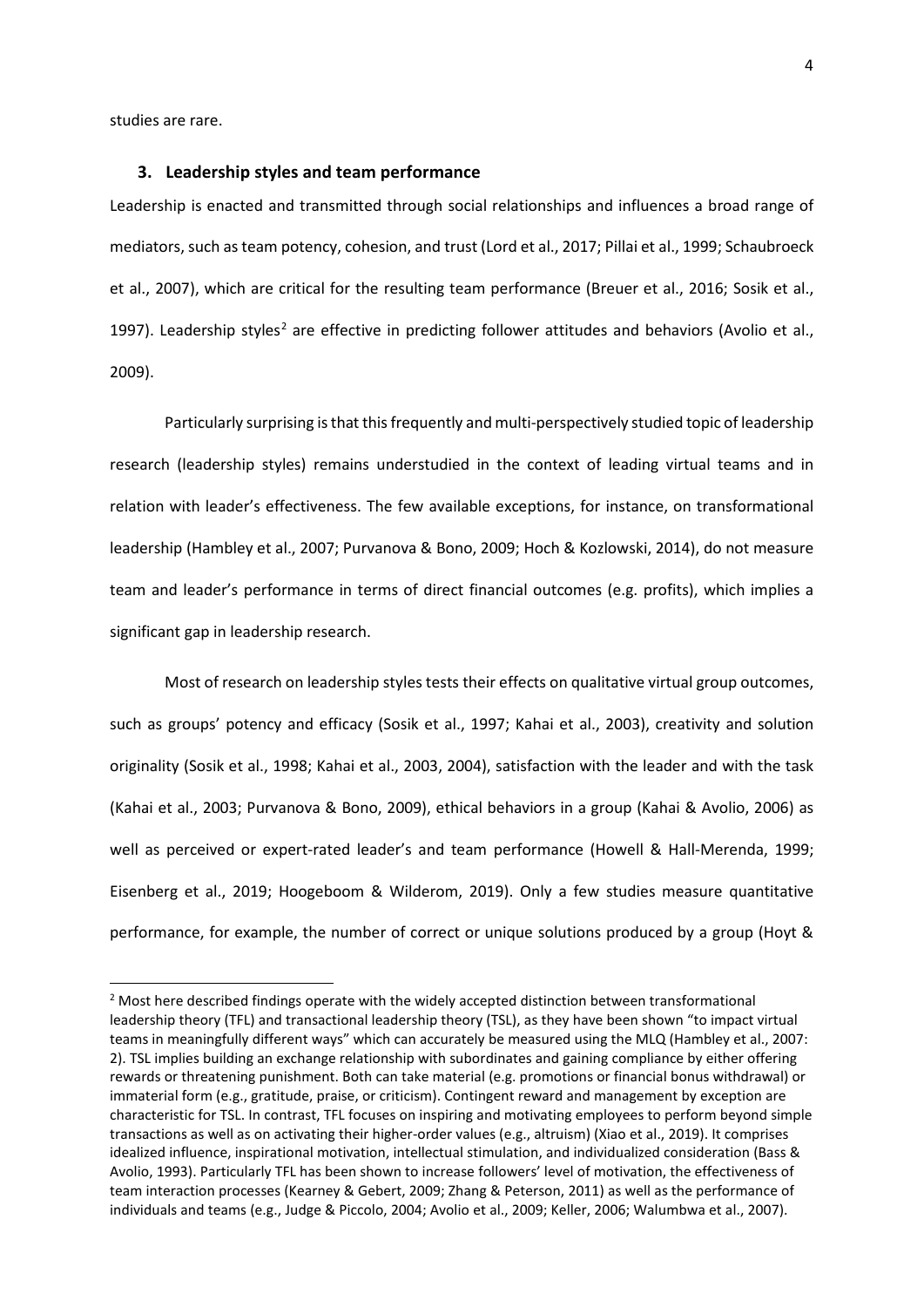Blascovich, 2003; Kahai et al., 1997).

Surprisingly, relatively little research has explored this topic in business-like virtual project team settings. One exception is Hambley et al. (2007) who investigate the effects of transformational and transactional leadership styles on the constructive interaction style and virtual team performance, depending on the degree of media richness. Authors find that neither of these leadership styles significantly outperforms the other with respect to both outcomes. Other research on leadership styles and team performance in a non-virtual context has outlined different correlations between (virtual) leadership styles and team performance (e.g. Judge & Piccolo, 2004; Avolio et al., 2009). Research on leadership in virtual context highlights its' suitability in turbulent and uncertain environments (Vera & Crossan, 2004).

### **4. Experimental and simulation approaches**

Dynamic simulations imitate processes of interest by other processes (Hartmann, 1996, 83) that are defined by an experimenter and consist of "a time-ordered sequence of states a system takes in a given time period" (Guala, 2002, 3). Guala (2002, 3-4) describes the most important features of simulations as follows: 1) the system must be capable to take different states; 2) the agent, taking part in a simulation, belongs to the simulation device itself, he/she sets the initial state and starts the process; 3) simulation is always constructed with respect to the purposes defined by experimenter (experimenter decides what is to be included in or excluded from the simulation system); 4) it includes a built-in mechanism, which once triggered will make the system go through the series of states.

Simulations (and experiments) stand apart from standard quantitative and qualitative approaches (Thaler, 1992; Camerer, 2003). This may be caused by the lack of a clear classification of simulation-based analyses as quantitative (although they work with statistical methods) or qualitative analysis (since no reconstruction of meaning is possible). Simulations differ from experiments as well, although this distinction is less precise. Similar to experiments, simulations can be used to generate new knowledge and to study causal relationships. The high degree of control over various parameters in simulations reduces the number of alternative explanations of specific relationships and increases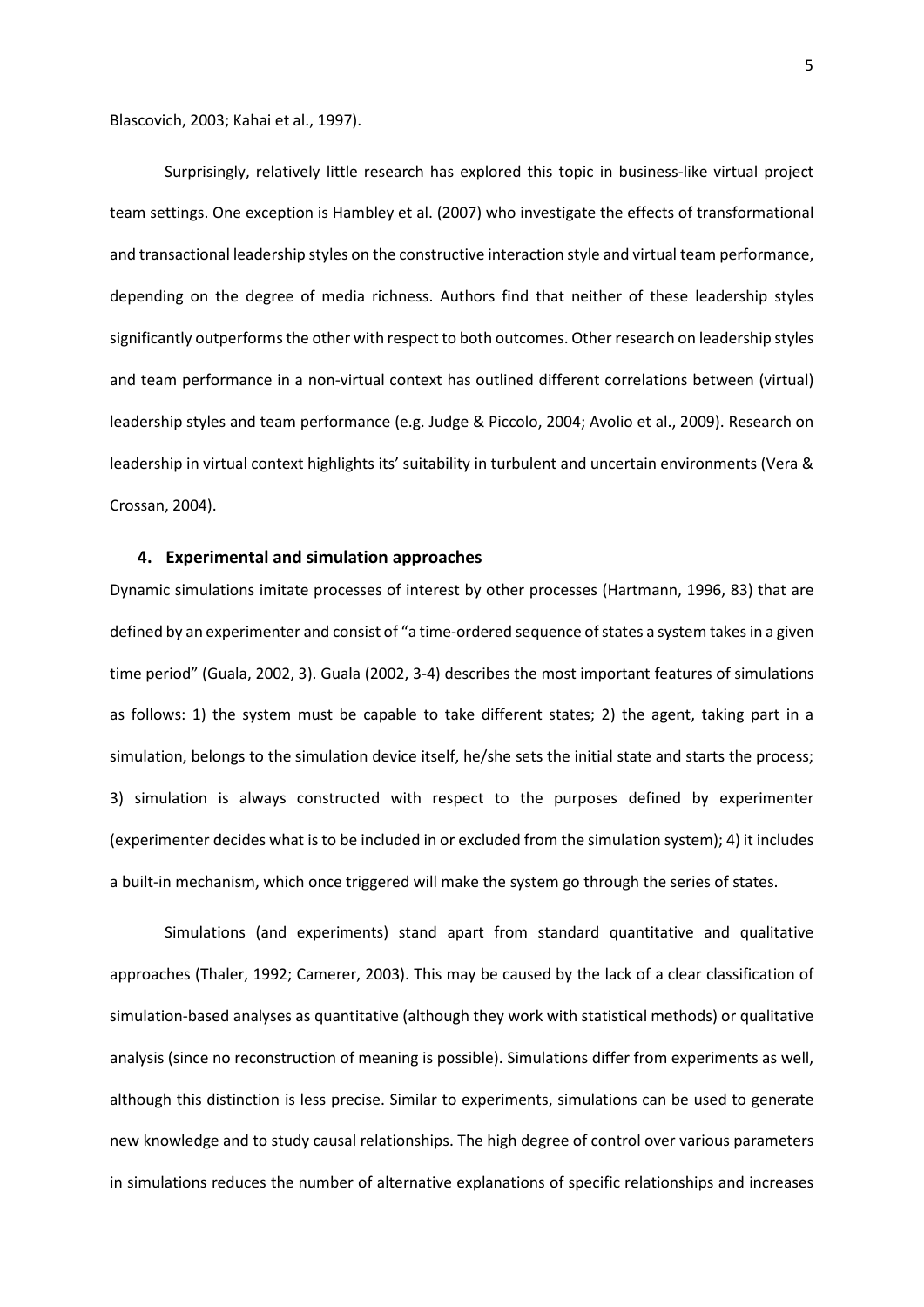internal validity of research. This provides a fundament for developing leadership theories (Podsakoff & Podsakoff, 2019). However, simulations confront participants with fictitious situations (in contrast, laboratory experiments try to most accurately reproduce the target real-world system) to analyze the real behaviors and outcomes of possible conditions (Lean et al., 2006). Thus, the mapping used in simulations is more abstract and formal (Guala, 2002).

Although some studies use simulations in the sense of experiments (e.g. Lean et al., 2006) argue that simulations allow experiments to be conducted in fictitious situations), other scholars argue that both are distinct, but can complement each other, e.g. as simulated experiments or experimental simulations (Guala, 2002). Overall, simulation-based research can still be considered quite exotic in the field of management. Nevertheless, some business simulations have asserted themselves as a valid research tool. Thus, the business simulation by McCall and Lombardo (1982) has been extensively used in more recent research, for example, in studies by Santora (1996), Hough & White (2003), Stewart et al. (2008) and Truninger et al. (2020) to study various aspects of leadership and leaders' effectiveness. Despite the growth of leadership studies using experimental and simulation-based designs during the last decades, this field of research remains dominated by studies that measure team performance solely in terms of team member perceptions (Fischer et al., 2020; Podsakoff & Podsakoff, 2019; Sajons, 2020). Field experiments and quasi-experiments allow for less controlled environments and more realism, but usually on the cost of lower internal validity (Podsakoff & Podsakoff, 2019). The simulation-based design outlined below combines the advantages of experimental settings and of surveys as described below.

#### **5. Guidelines**

Based on previous research and our own experience, we identify guidelines for developing a (gamification-based) team simulation research design which can be applied to investigating different aspects of leadership (e.g. leadership styles) and of their influence on virtual team performance in a realistic digital business environment.

The possibility to analyze and manipulate real-time behaviors, reactions and communication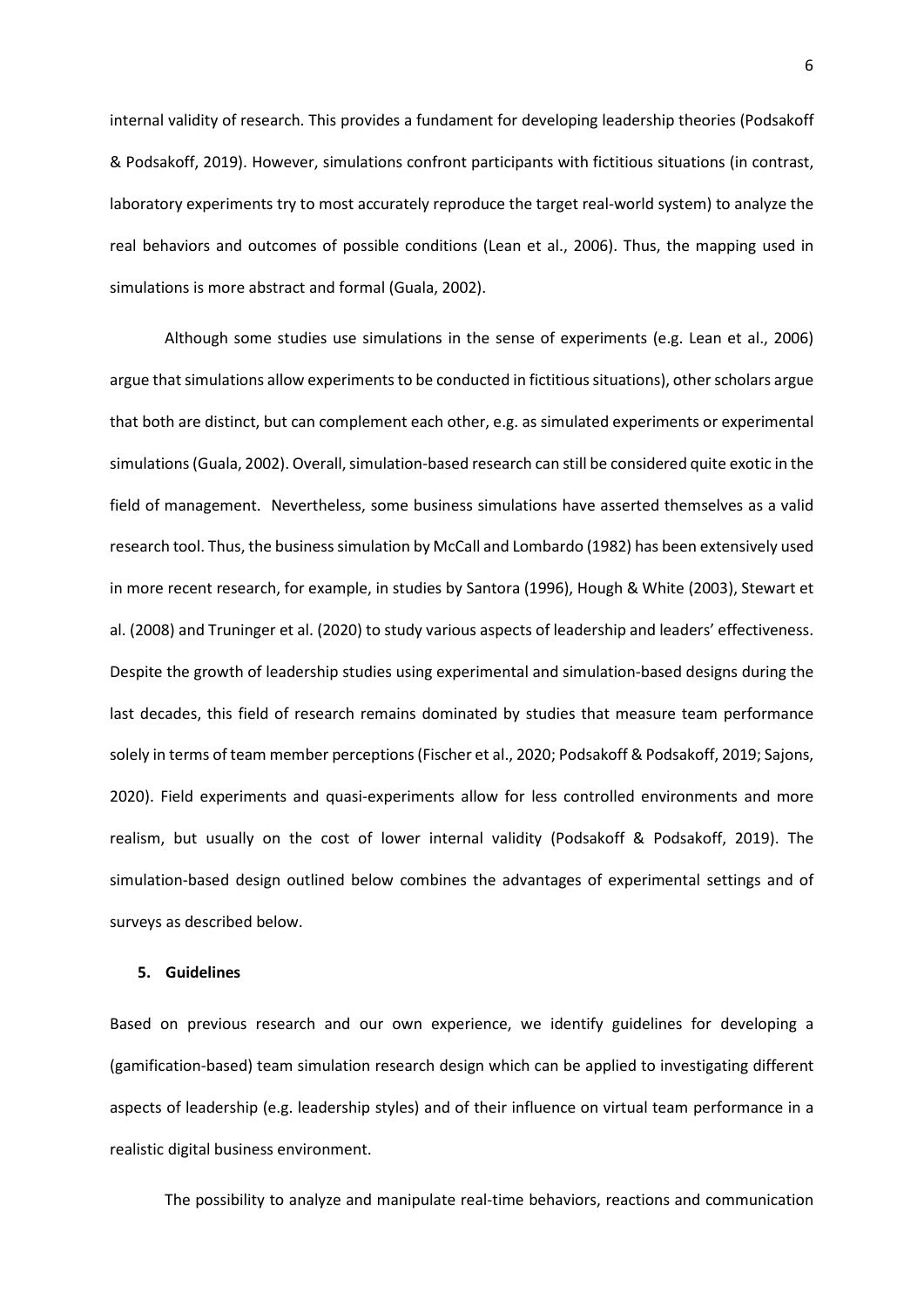styles of leaders and employees (possible by design, through configuring the settings) increases the practical relevance of a developed simulation-based research design not only for leadership research, but also within other research fields (e.g. within the contexts of emotion-based, behavioral and communication research). Moreover, this research design handles leadership competence as a multifaceted construct which is placed at the intersection of multiple disciplines (e.g. economics, psychology, sociology etc.) and is thus well applicable also beyond the scope of a few classical leadership theories (and should not be limited to them).

*The identified guidelines are:*

\_\_\_\_\_\_\_\_\_\_\_\_\_\_\_\_\_\_\_\_

## *I. Defining mediators and the output variable*

Leadership competence is cross-sectional in its' nature, as it comprises a number of methodological (e.g. organizational or decision-making skills), social (e.g. conflict management) and personal (e.g., responsibility or self-reflection) competences and skills (Pastoors et al., 2019). Moreover, it cannot be directly observed and is, therefore, the result of the sense-making process, which is based on the analysis of leader's actions and behaviors (Sprenger, 2012). However, as stated in Chapter 3 of the present work, leadership has an effect on a broad range of mediators (Liao et al., 2016), that in turn influence team performance.

Endogeneity is one of the most serious concerns while explaining the observed relationships between leadership and team performance (De Cremer & van Knippenberg, 2004). Thus, to carefully establish causal inferences, team simulations should rely on the accurate construction and measurement of mediators. Among most important mediators, previous research has considered: a) leaders' attributes, e.g. leadership styles, personality, leader's ability to adapt (Verissimo & Lacerda, 2015; Hendricks & Payne, 2007; Seibert et al., 2017); b) team attributes, such as group self-efficacy (Shea & Howell, 1999), group potency and cohesion (Bass et al., 2003); collective identification (De Cremer & van Knippenberg, 2004), team trust (Podsakoff et al., 1990), followers work engagement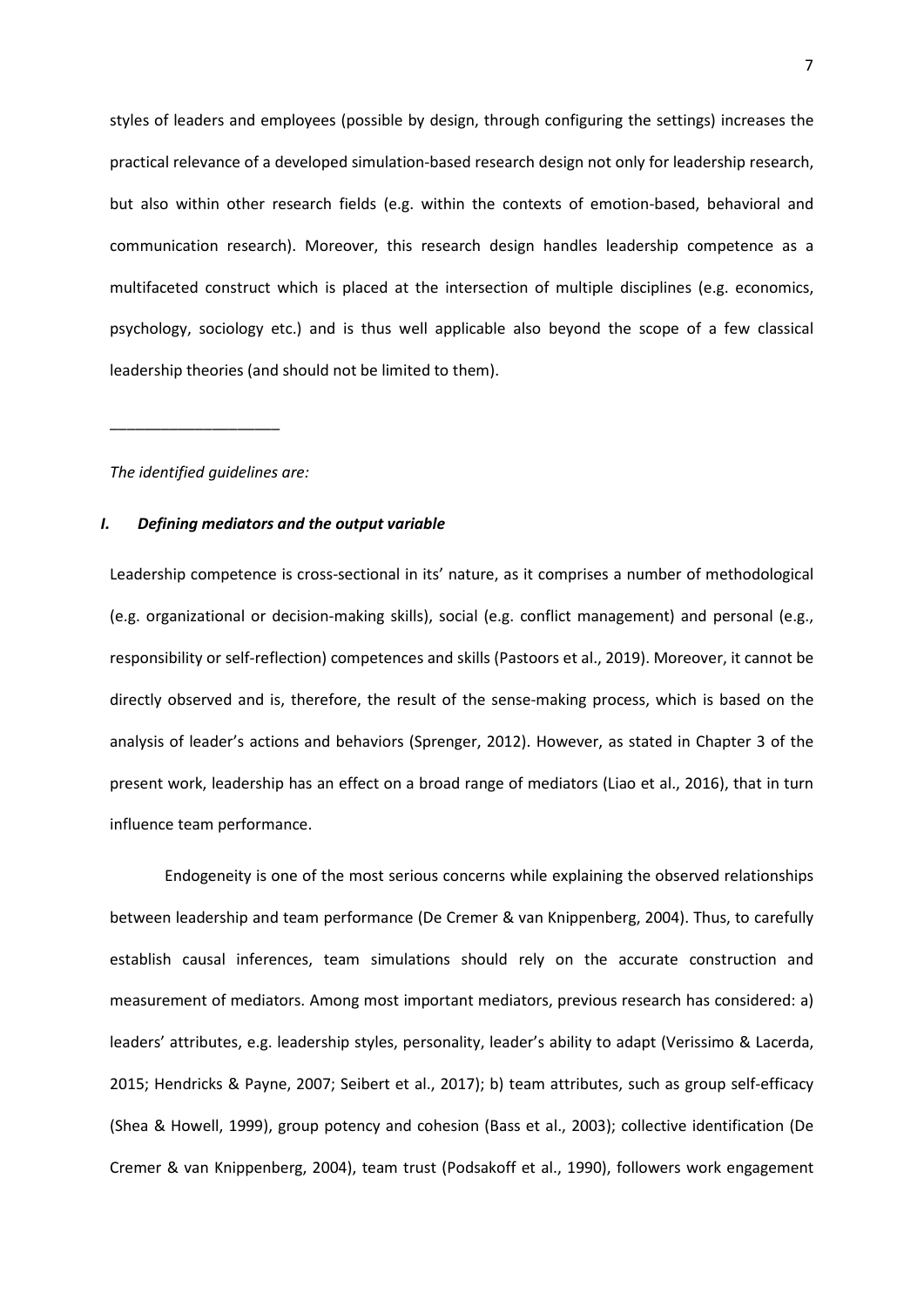(Kovjanic et al., 2013); c) common vision and goal-orientation (e.g. Jing et al., 2020; Matsuo et al., 2019); d) team dispersion and the effective use of communication channels (Eisenberg et al., 2019). The output variable should be defined as a function of leaders' and of their teams' actions. This means, simulation developers should generate mechanisms which could make the influence of specific actions and behaviors on the outcome variable traceable.

#### **II.** *Increasing validity of the measurement*

The mediators, described above, are often perceived indicators which are typically measured using questionnaires. Working with them can be criticized for the lack of objectivity. Leadership scholars are aware of this problem, thus, if possible, they imply multiple measures of leadership characteristics (Liden et al., 2015), use well-established and well-validated measures of leadership (e.g. the Multifactor Leadership Questionnaire to measure transformational and transactional leadership styles; Jung & Avolio, 2000; Siangchokyoo et al., 2020) work with instrumental variables, such as physical characteristics, stable individual differences or geographical distance (Eva et al., 2019; Antonakis et al., 2010), or use methods of empirical analysis, such as experimentally randomized instrumental variable approach (Sajons, 2020) that are designed to cope with perceived measures of leadership. However, in leadership research is not always possible to completely avoid using surveys. We point to the fact that it self-assessments as well as evaluation of leadership characteristics (e.g. leadership styles) by direct subordinates is more subjective than evaluation by previously unknown group members. Thus, if it is necessary to evaluate leadership characteristics using surveys in combination with simulations, we recommend to do this within teams with the "zero"-history. Multiple perspectives in form of multi-rater surveys deliver even less subjective evaluation of leaders' characteristics.

Simulations can be designed in a way to measure quantitative (rather than perceived) performance. Thus, to measure the effect of a specific variable (e.g. of a specific leadership style) on virtual team performance, the team simulation design should provide a quantitative metric-scaled output variable, which must be clearly determined and documented. As compared to survey-based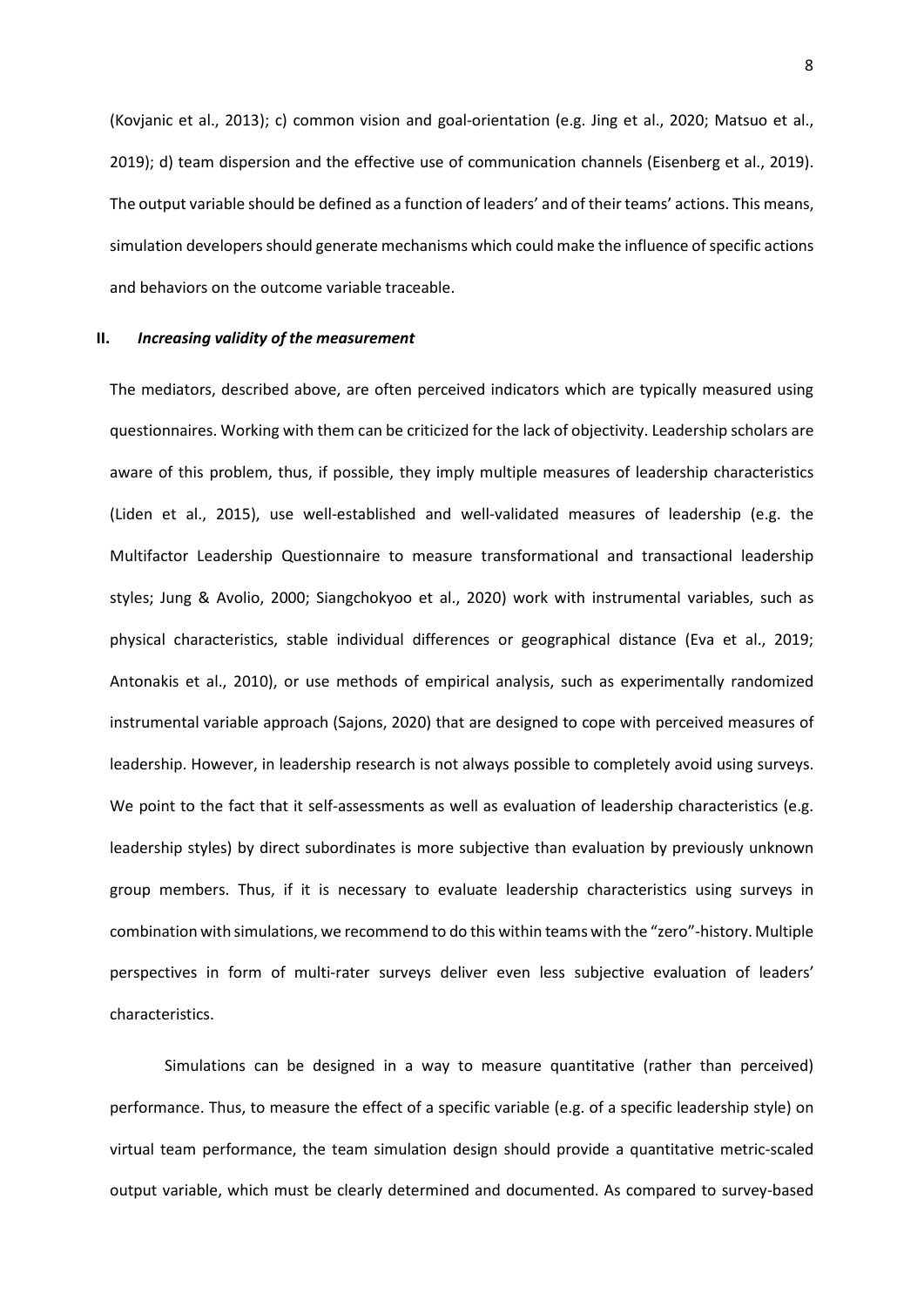perceived performance evaluations, this increases objectivity while assessing leadership effectiveness.

## *III. Virtual Collaboration*

Many collective tasks do not involve actual collaboration and information exchange between the participants, as individuals can easily separate these tasks into small pieces and perform them individually. Simulations offer the possibility to design collective tasks to enhance collaboration in different ways: the roles can overlap, thus stimulating discussions in specific fields, or can be strictly separated. In the second case, individuals would perform different tasks, but if they have individual information, relevant for the solution of team tasks and indispensable for achieving higher team performance, they are forced to exchange information and withholding efforts in the group would be more difficult. Strict separation of tasks and, thus, strong interdependence on each other, has been shown to enhance collaboration in teamwork (Lohman et al., 2019). With respect to collaboration tasks, we recommend to strictly separate roles and to individualize (and thus limit) information access and the possibilities for action for every team member. This challenges leader's ability to coordinate team efforts, to enable social exchange in the team in order to achieve higher performance. Simultaneously it stimulates leaders to emerge in their roles, so that they are likely to be believed by team members and to be followed.

## *IV. Feedback*

In order to represent the complexity of real social environments, the simulation must be adaptive and capable of feedback. The respective participants' options for action must have a direct influence on the further course of the simulation. Ryan and Deci (2000, 58) argue that the factors that conduce toward feelings of competence while performing actions (e.g. rewards, communication or feedback) can enhance intrinsic motivation for that actions. Feedback mechanisms in gamificated simulations, specifically, are important for developing a sense of competence during the session, because they directly indicate how teams are performing and how their actions influence team performance (Buil et al., 2019). Other studies (e.g. Bass et al., 2003; Shea & Howell, 1999) also find positive influence of feedback on performance.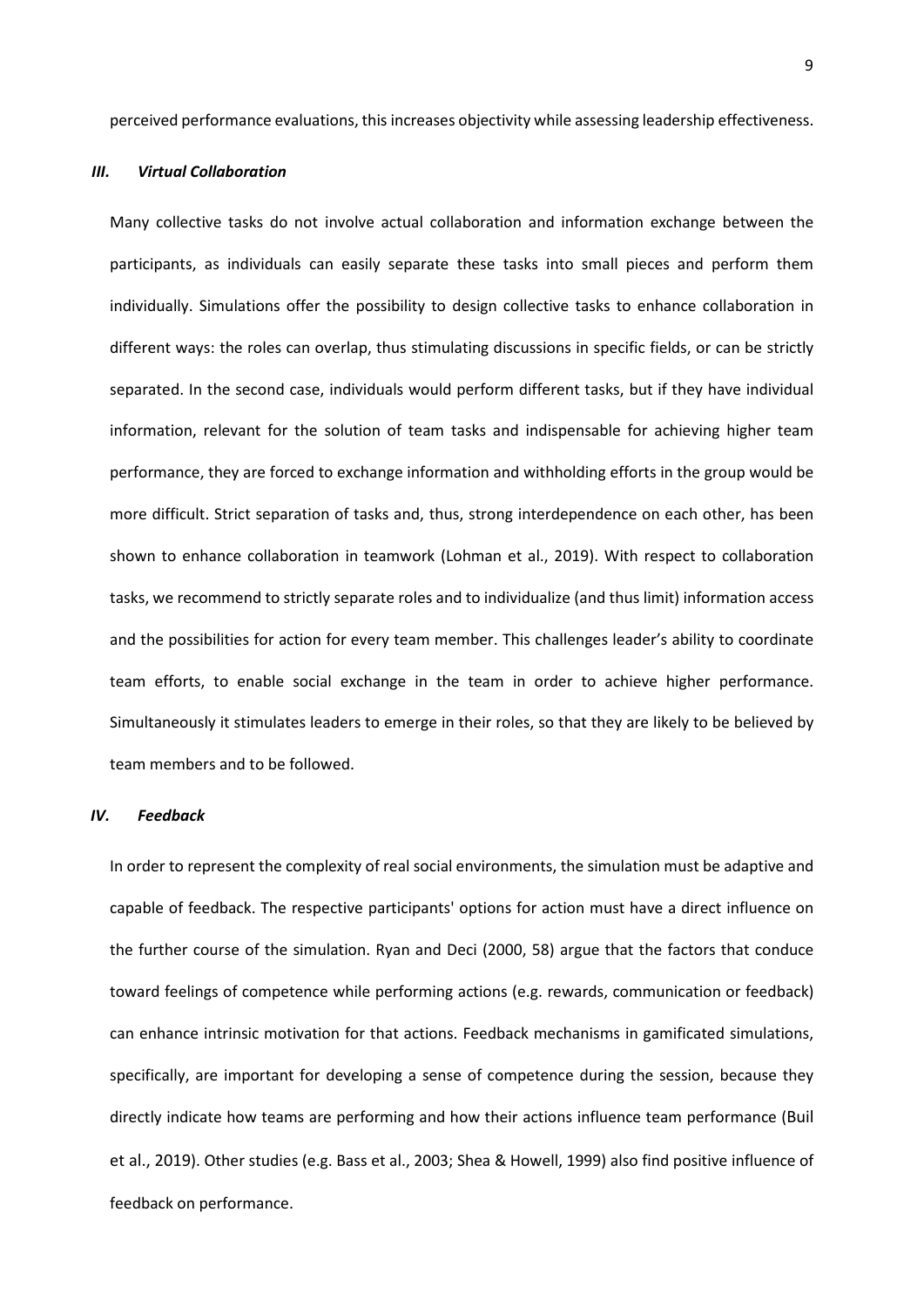## *V. Context & Framing*

Framing in experiments and simulations refers to the way in which subjects are confronted with problems and the respective decision options. Laboratory experimental designs are often criticized for the lack of realism and limited generalizability of findings to real leadership environments because they are applied in artificial settings and only to a limited extent reflect the complexity of social processes (Podsakoff & Podsakoff, 2019; Zaccaro & Horn, 2003). In contrast, simulation-based leadership literature agrees that business simulations, offering high correspondence to situations and problems in real-world businesses and sufficient degree of verisimilitude (illusion of reality) are able to illustrate some of the critical features of the reality to the participants, are perceived more realistic, lead to more authentic behaviors and stimulate affective learning (e.g. Siewiorek et al., 2013; Keys & Wolfe, 1990; Saunders, 1995; Anderson & Lawton, 2009). The simulation should integrate broad organizational contexts into the decision-making process, which increases the authenticity and learning effects. However, the goal of the simulation must not be to provide a completely accurate and realistic representation of real-world phenomena, but to model specific simple behavioral principles and to enrich our understanding of key process mechanisms that explain these phenomena (Castillo & Trinh, 2018). Therefore, we recommend to find a balance between realism and meaningfulness while modeling the real world and creating the playfield for participants. Empirical literature and case studies can be used as benchmarks in designing simulations.

Simulations do not exist in the nature, they are designed by humans. Thus, simulation developers should be aware that this is their chance and responsibility to decide how the simulation should be designed, and what mechanisms should be included or excluded. Through this, simulation instructors have a high degree of control over the simulation setting and the mechanisms which are built-in. However, this should be done in a purposeful manner in order the simulation to be believed and performed authentically.

## *VI. Complexity*

If participants do not perceive the simulation as realistic, they may not take it seriously or may lose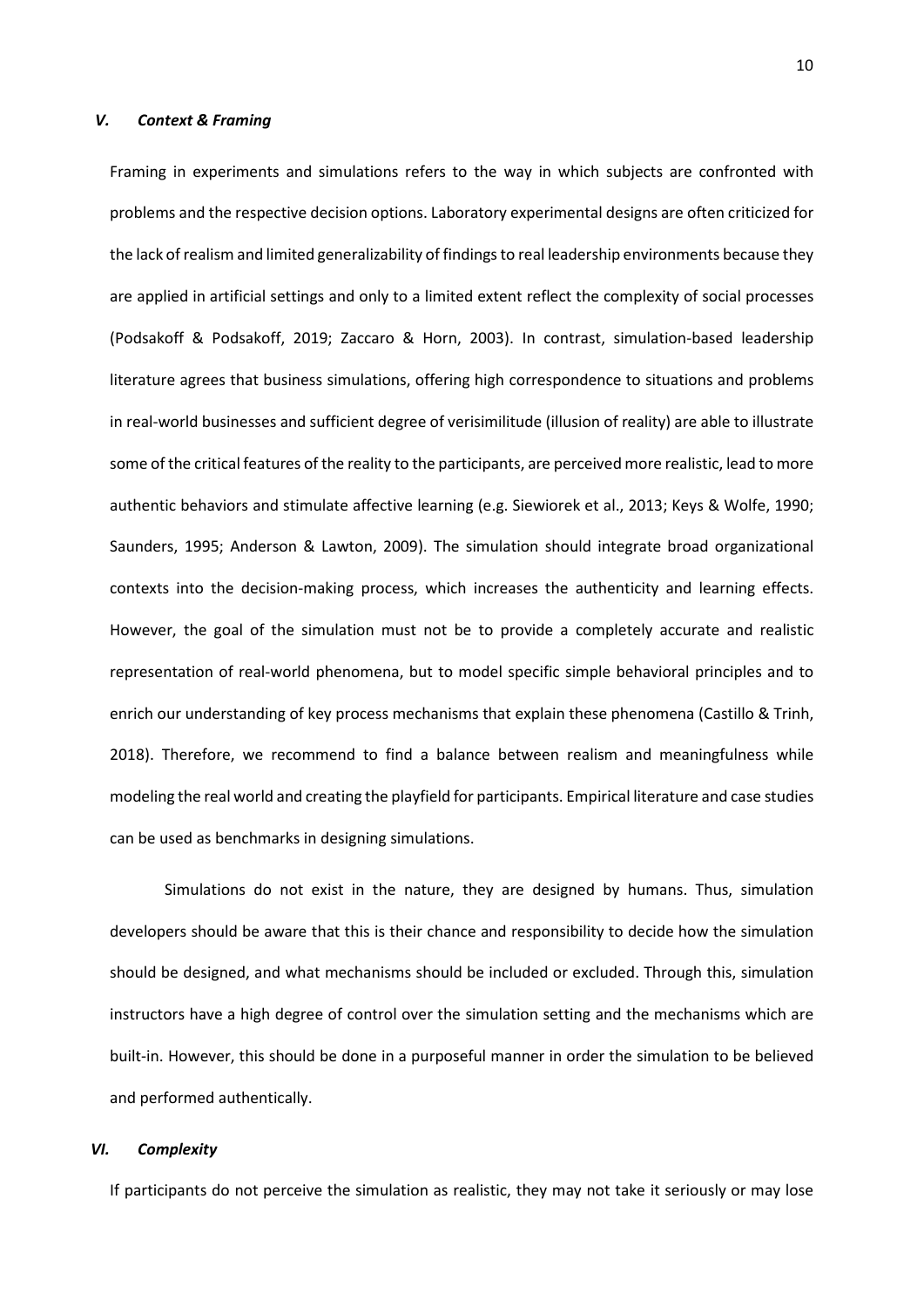motivation of taking part in it (Adobor & Daneshfar, 2006). This may increase the risk that individuals will not behave authentically, which would bias results. Socio-contextual factors, such as designing optimal challenges, are likely to enhance intrinsic motivation of individuals for actions (Ryan & Deci, 2000). Thus, to counteract this, the degree of complexity of the simulation must be chosen properly. We also recommend to not design simulations too complex, as in this case causalities will be difficult to reconstruct.

### *VII. Time dependencies*

Reverse causality is one of the most serious endogeneity concerns while explaining the observed relationships between leadership and effectiveness criteria (De Cremer & van Knippenberg, 2004). Experimental research designs are proposed to overcome this issue (Wang et al., 2014). Simulations can also be designed in the way to minimize reverse causality concerns. This could be achieved through designing built-in mechanisms in that participants' actions trigger direct reactions in the system during the whole time of the simulation. Measuring virtual team performance at the end of the simulation ensures that the final performance is directly influenced by the actions and behaviors of participants during the game.

# **6. Conclusion**

\_\_\_\_\_\_\_\_\_\_\_\_\_\_\_\_\_\_\_\_\_\_\_\_\_\_\_\_\_\_\_

The outlined guidelines are proposed to draw scholarly attention to business simulations as a valuable tool for research and to provide recommendations how to design simulations while studying leadership characteristics and leaders' effectiveness. Our guidelines provide an advice to scholars how to design gamification-based team simulations in order to be able to accurately investigate the effects of different leadership aspects on business/team performance indicators in a digital context. Moreover, they teach how to provide deeper insights into the leadership characteristics that emerge in dynamic business contexts, into integrating the context into simulations, and into designing the evaluation of leaders' actions and behaviors by teams if simulations are used in combination with surveys.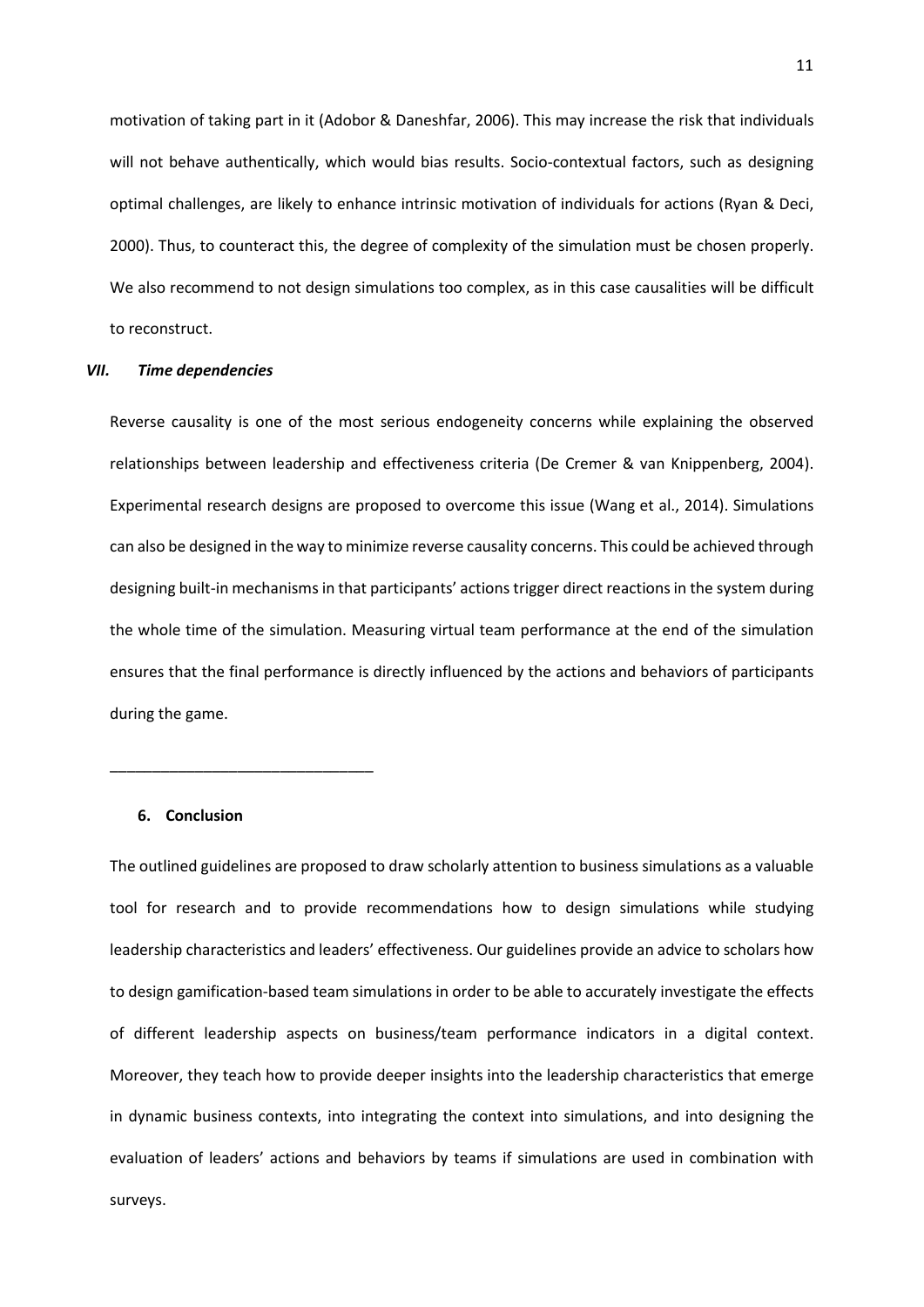Finally, the guidelines developed in the present work can help to avoid common limitations of simulation- and experiment-based research designs such as undercomplexity, artificial settings and limited transferability to real-world settings. Our goal is to provide advice how to design simulations in the way they would help to promote authentic behaviors (in contrast to just "playing" a certain role as in the theatre) and investing effort for higher achievement by participants. Time dependencies, changing priorities, new challenges in the simulation as well as virtual communication with team members are some of the instruments that can be configured to generate specific environments and to vary the necessity of adjustment to the changing conditions. These guidelines respond to the recent call by Fischer et al. (2020) to develop new methodologies which, as compared to surveys, offer more objective evaluation of leadership effectiveness.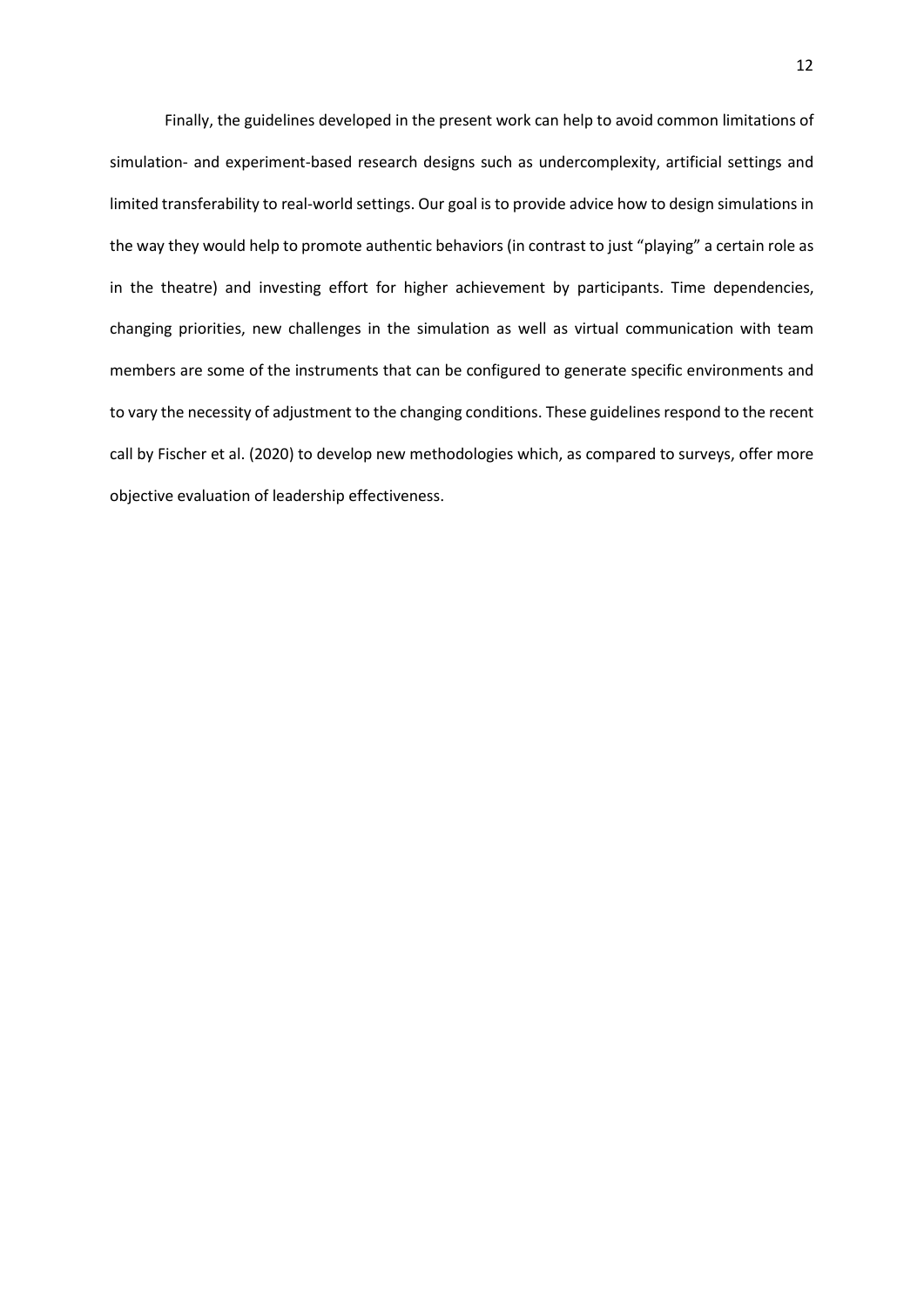# **7. References**

- Adobor, H. & Daneshfar, A. (2006). Management simulations: determining their effectiveness. *Journal of Management Development*, 25 (2): 151–168.
- Anderson, P. H., & Lawton, L. (2009). Business simulations and cognitive learning: Developments, desires and future directions*. Simulation & Gaming*, 40(2): 193-216.
- Antonakis, J., Banks, G. C., Bastardoz, N., Cole, M. S., Day, D. V., Eagly, A. H., ... & Weber, R. (2019). The Leadership Quarterly: State of the journal. *The Leadership Quarterly*, 30(1): 1-9.
- Antonakis, J., Bendahan, S., Jacquart, P., & Lalive, R. (2010). On making causal claims: A review and recommendations. *The Leadership Quarterly*, 21: 1086–1120.
- Avolio, B. J., Kahai, S., & Dodge, G. E. (2000). E-leadership: Implications for theory, research, and practice. *The Leadership Quarterly*, *11*(4): 615-668.
- Avolio, B. J., Walumbwa, F. O., & Weber, T. J. (2009). Leadership: Current theories, research, and future directions. *Annual Review of Psychology*, *60*: 421-449.
- Bass, B. M. (1985). *Leadership and performance beyond expectations.* New York: Free Press.
- Bass, B. M., & Avolio, B. J. (1993). Transformational leadership and organizational culture. *Public Administration Quarterly,* 17(1): 112-121.
- Bass, B.M., Avolio, B.J., Jung, D.I., & Berson, Y. (2003). Predicting unit performance by assessing transformational and transactional leadership*. Journal of Applied Psychology*, 88: 207–218.
- Bennis, W. (2013). Leadership in a digital world: Embracing transparency and adaptive capacity. *Management Information Systems Quarterly*, *37*(2): 635-636.
- Bolte, S., Dehmer, J., & Niemann, J. (2018). Digital leadership 4.0. *ACTA TECHNICA NAPOCENSIS-Series: Applied mathematics, mechanics, and engineering*, 61 (4): 637-646.
- Breuer, C., Hüffmeier, J., & Hertel, G. (2016). Does trust matter more in virtual teams? A meta-analysis of trust and team effectiveness considering virtuality and documentation as moderators. *Journal of Applied Psychology*, 101(8): 1151-1177.
- Buil, I., Catalán, S., & Martínez, E. (2019). Encouraging intrinsic motivation in management training: The use of business simulation games. *The International Journal of Management Education* 17(2): 162-171.
- Burns, J.M. (1978). *Leadership*. New York: Harper & Row.
- Camerer, C. (2003). Behavioral game theory: Experiments in strategic interaction. Princeton University Press.
- Castillo, E. A., & Trinh, M. P. (2018). In search of missing time: A review of the study of time in leadership research. *The Leadership Quarterly*, *29*(1): 165-178.
- DasGupta, P. (2011). Literature Review: e-Leadership. *Emerging Leadership Journeys,* 4(1): 1- 36.
- De Cremer, D., & van Knippenberg, D. (2004). Charismatic leadership, collective identification, and leadership effectiveness. *Organizational Behavior and Human Decision Processes*, 95: 140-155.
- Dess, G. G., & Picken, J. C. (2000). Changing roles: Leadership in the 21st century. *Organizational dynamics*, *28*(3), 18-34.
- Eisenberg, J., Post, C., & DiTomaso, N. (2019). Team dispersion and performance: The role of team communication and transformational leadership. *Small Group Research*, *50*(3): 348-380.
- Eva, N., Robin, M., Sendjaya, S., van Dierendonck, D., & Liden, R. C. (2019). Servant leadership: A systematic review and call for future research. *The Leadership Quarterly*, 30(1): 111-132.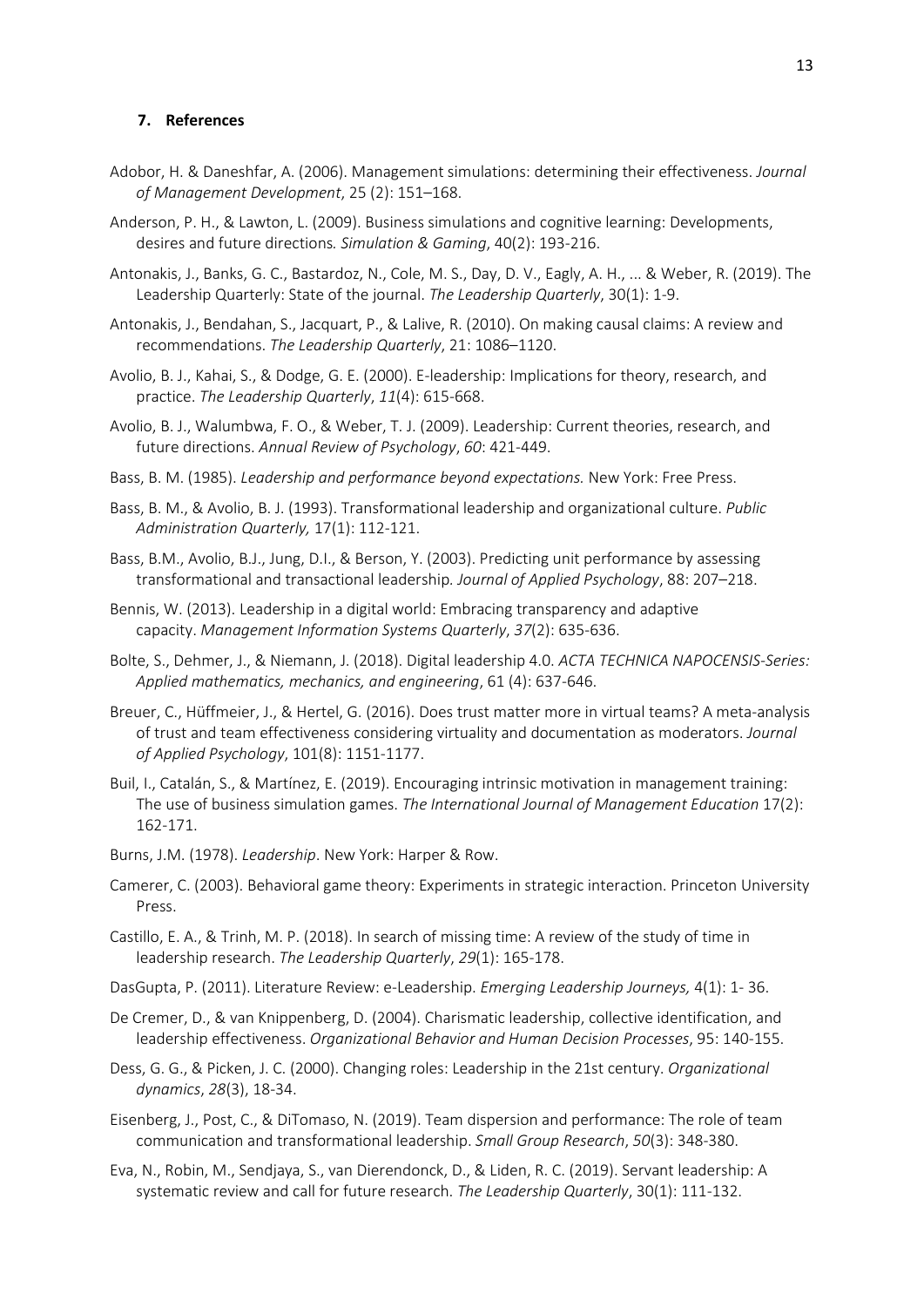- Fischer, T., Hambrick, D. C., Sajons, G. B., & Van Quaquebeke, N. (2020). Beyond the ritualized use of questionnaires: Toward a science of actual behaviors and psychological states. *The Leadership Quarterly*, *31*(4): 1-3.
- Gordon, A., & Yukl, G. (2004). The future of leadership research: Challenges and opportunities. *German Journal of Human Resource Management*, *18*(3): 359-365.
- Guala, F. (2002). Models, simulations, and experiments. In: *Model-based reasoning* (pp. 59-74). Springer, Boston, MA.
- Hambley, L.A., O'Neill, T.A., & Kline, T.J.B. (2007). Virtual team leadership: The effects of leadership style and communication medium on team interaction styles and outcomes. *Organizational Behavior and Human Decision Processes,* 103 (1): 1-20.
- Hartmann, S. (1996). The world as a process: simulations in the natural and social sciences. In: *Modelling and Simulation in the Social Sciences from the Philosophy of Science Point of View*, R. Hegselmann, U. Mueller, and K. Troitzsch, eds., Kluwer, Dordrecht, pp.77-100.
- Hendricks, J. W., & Payne, S. C. (2007). Beyond the big five: Leader goal orientation as a predictor of leadership effectiveness. *Human Performance*, *20*(4): 317-343.
- Hildenbrand, K., Sacramento, C. A., & Binnewies, C. (2018). Transformational leadership and burnout: The role of thriving and followers' openness to experience. *Journal of Occupational Health Psychology*, *23*(1): 31-43.
- Hoch, J. E., & Kozlowski, S. W. (2014). Leading virtual teams: Hierarchical leadership, structural supports, and shared team leadership. *Journal of Applied Psychology*, 99(3): 390-403.
- Hoogeboom, M. A., & Wilderom, C. P. (2019). Advancing the transformational–transactional model of effective leadership: Integrating two classic leadership models with a video-based method. *Journal of Leadership Studies*, 13(2): 23-46.
- Hough, J. R., & White, M. A. (2003). Environmental dynamism and strategic decision-making rationality: an examination at the decision level. *Strategic Management Journal*, 24(5): 481-489.
- Howell, J. M., & Hall-Merenda, K. E. (1999). The ties that bind: The impact of leader-member exchange, transformational and transactional leadership, and distance on predicting follower performance. *Journal of Applied Psychology*, 84(5): 680-694.
- Hoyt, C. L., & Blascovich, J. (2003). Transformational and transactional leadership in virtual and physical environments. *Small Group Research*, 34(6): 678-715.
- Jacobsen, C., & House, R. J. (2001). Dynamics of charismatic leadership: A process theory, simulation model, and tests. *The Leadership Quarterly*, *12*(1): 75-112.
- Jing, F. F., Avery, G. C., & Bergsteiner, H. (2020). Leadership variables and business performance: Mediating and interaction effects. *Journal of Leadership & Organizational Studies*, *27*(1), 80-97.
- Judge, T. A., & Piccolo, R. F. (2004). Transformational and transactional leadership: a meta-analytic test of their relative validity. *Journal of Applied Psychology*, 89(5): 755-768.
- Jung, D. I., & Avolio, B. J. (2000). Opening the black box: An experimental investigation of the mediating effects of trust and value congruence on transformational and transactional leadership. *Journal of Organizational Behavior*, 21(8): 949-964.
- Kahai, S. S., Sosik, J. J., & Avolio, B. J. (1997). Effects of leadership style and problem structure on work group process and outcomes in an electronic meeting system environment. *Personnel Psychology*, 50(1): 121-146.
- Kahai, S. S., Sosik, J. J., & Avolio, B. J. (2003). Effects of leadership style, anonymity, and rewards on creativity-relevant processes and outcomes in an electronic meeting system context. *The Leadership Quarterly*, 14(4-5): 499-524.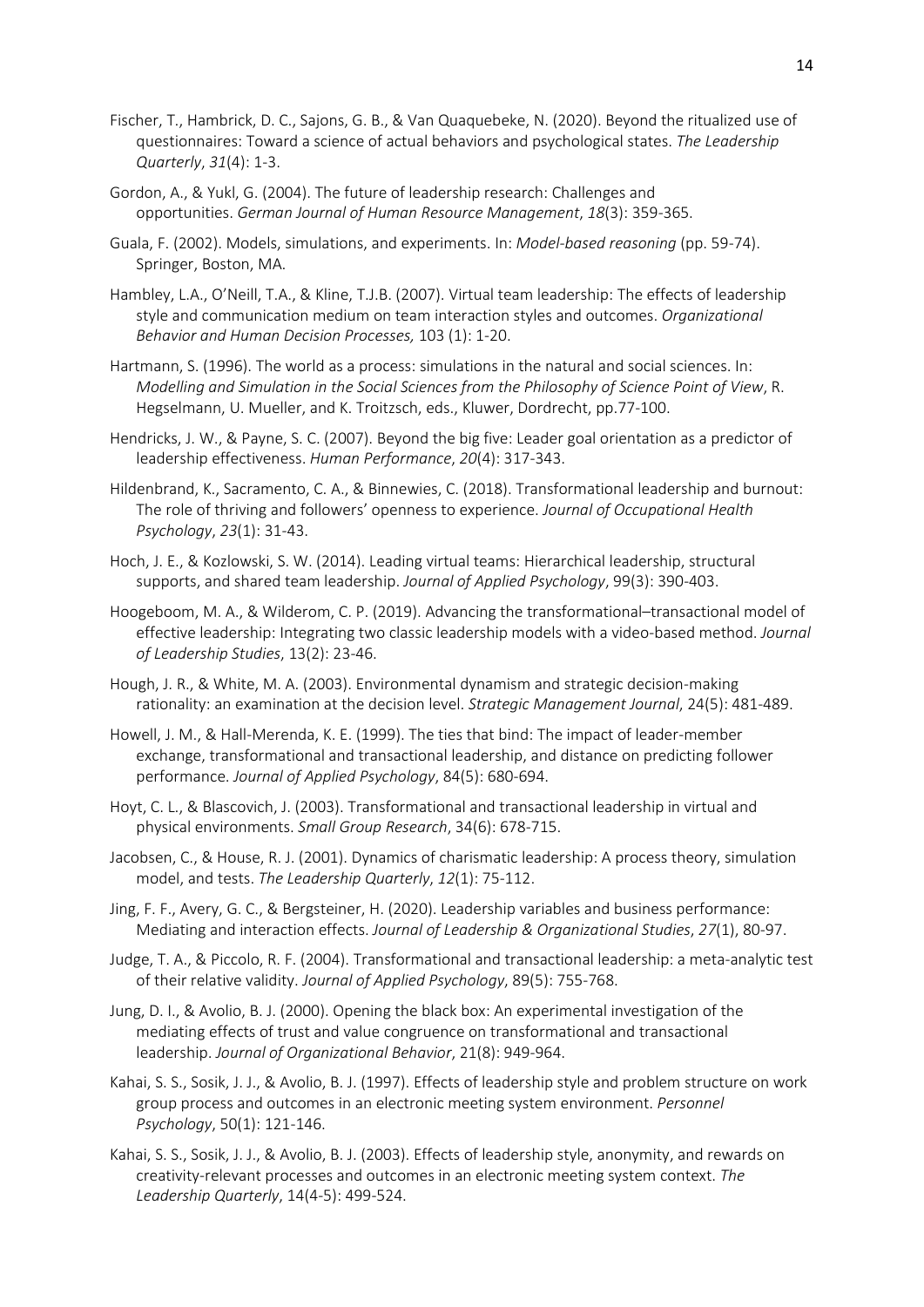- Kahai, S. S., Sosik, J. J., & Avolio, B. J. (2004). Effects of participative and directive leadership in electronic groups. *Group & Organization Management*, 29(1): 67-105.
- Kahai, S. S., & Avolio, B. J. (2006). Leadership style, anonymity, and the discussion of an ethical issue in an electronic context. *International Journal of e-Collaboration*, 2(2): 1-26.
- Kearney, E., & Gebert, D. (2009). Managing diversity and enhancing team outcomes: The promise of transformational leadership. *Journal of Applied Psychology,* 94: 77–89.
- Keller, R. T. (2006). Transformational leadership, initiating structure, and substitutes for leadership: a longitudinal study of research and development project team performance. *Journal of Applied Psychology,* 91: 202–210.
- Keys, B., & Wolfe, J. (1990). The role of management games and simulations in education and research. *Journal of Management*, 16(2): 307-336.
- Kirkman, B. L., Rosen, B., Tesluk, P. E., & Gibson, C. B. (2004). The impact of team empowerment on virtual team performance: The moderating role of face-to-face interaction. *Academy of Management Journal*, *47*(2): 175-192.
- Klus, M. F., & Müller, J. (2019). *The digital leader: What one needs to master today's organisational challenges [Die digitale Führungskraft: Was man benötigt, um die heutigen organisatorischen Herausforderungen zu meistern]* (No. 11/2019). University of Münster, Institute for Organisational Economics.
- Kovjanic, S., Schuh, S. C., & Jonas, K. (2013). Transformational leadership and performance: An experimental investigation of the mediating effects of basic needs satisfaction and work engagement. *Journal of Occupational and Organizational Psychology*, *86*(4): 543-555.
- Lean, J., Moizer, J., Towler, M., & Abbey, C. (2006). Simulations and games: use and barriers in higher education. *Active Learning in Higher Education*, 7(3): 227–242.
- Liao, C. (2017). Leadership in virtual teams: A multilevel perspective. *Human Resource Management Review*, 27(4): 648-659.
- Liden, R. C., Wayne, S. J., Meuser, J. D., Hu, J., Wu, J., & Liao, C. (2015). Servant leadership: Validation of a short form of the SL-28. *The Leadership Quarterly*, *26*(2): 254-269.
- Lohmann, G., Pratt, M. A., Benckendorff, P., Strickland, P., Reynolds, P., & Whitelaw, P. A. (2019). Online business simulations: authentic teamwork, learning outcomes, and satisfaction. *Higher Education, 77*(3): 455-472.
- Lord, R. G., Day, D. V., Zaccaro, S. J., Avolio, B. J., & Eagly, A. H. (2017). Leadership in applied psychology: Three waves of theory and research. *Journal of Applied Psychology*, 102(3): 434-451.
- Lovin, D., Raducan, M., Capatina, A., & Cristache, N. (2021). Sustainable Knowledge Transfer from Business Simulations to Working Environments: Correlational vs. Configurational Approach. *Sustainability*, *13*(4), 2154: 1-16.
- MacDonnell, R., O'Neill, T., Kline, T., & Hambley, L. (2009). Bringing group-level personality to the electronic realm: A comparison of face-to-face and virtual contexts. *The Psychologist-Manager Journal*, *12*(1): 1-24.
- Matsuo, M., Arai, K., & Matsuo, T. (2019). Empowering leadership and meaningful work: the mediating role of learning goal orientation. *International Journal of Training and Development*, *23*(4): 328- 338.
- McCall Jr, M. W., & Lombardo, M. M. (1982). Using simulation for leadership and management research: Through the looking glass. *Management Science*, 28(5): 533-549.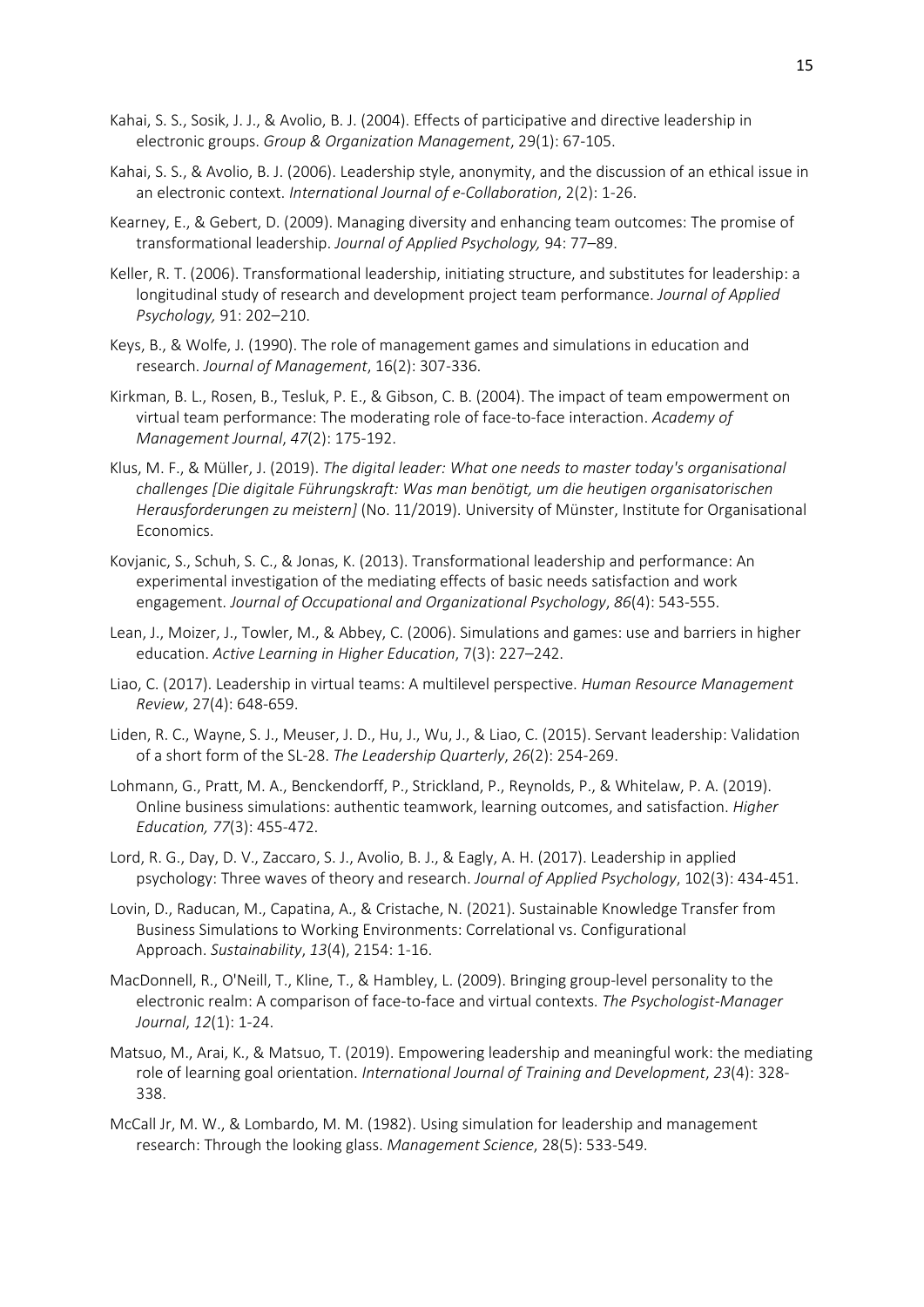- Mihardjo, L. W. W., & Sasmoko, S. (2019). Digital transformation: Digital leadership role in developing business model innovation mediated by co-creation strategy for telecommunication incumbent firms. In: *Strategy and Behaviors in the Digital Economy*. IntechOpen.
- O'Leary, M. B., & Cummings, J. N. (2007). The spatial, temporal, and configurational characteristics of geographic dispersion in teams. *Management Information Systems Quarterly*, 31(3): 433-452.
- Pastoors, S., Becker, J. H., Ebert, H., & Auge, M. (2019). *Praxishandbuch werteorientierte Führung*. Berlin: Springer.
- Pillai, R., Schriesheim, C. A., & Williams, E. S. (1999). Fairness perceptions and trust as mediators for transformational and transactional leadership: A two-sample study. *Journal of Management*, *25*(6): 897-933.
- Podsakoff, P. M., MacKenzie, S. B., Moorman, R. H., & Fetter, R. (1990). Transformational leader behaviors and their effects on followers' trust in leader, satisfaction, and organizational citizenship behaviors. *The Leadership Quarterly*, *1*(2): 107-142.
- Podsakoff, P. M., & Podsakoff, N. P. (2019). Experimental designs in management and leadership research: Strengths, limitations, and recommendations for improving publishability. *The Leadership Quarterly*, 30(1): 11-33.
- Purvanova, R. K., & Bono, J. E. (2009). Transformational leadership in context: Face-to-face and virtual teams. *The Leadership Quarterly*, 20(3): 343-357.
- Reddy, P. (2018). A critical review on leadership in the digital age. *Institutional Journal of Academic Research and Development,* 3(1): 467–468.
- Ryan, R. M., & Deci, E. L. (2000). Intrinsic and extrinsic motivations: Classic definitions and new directions. *Contemporary Educational Psychology*, *25*(1): 54-67.
- Sajons, G. B. (2020). Estimating the causal effect of measured endogenous variables: A tutorial on experimentally randomized instrumental variables. *The Leadership Quarterly*, 31(5): 1-17.
- Santora, J. C. (1996). Looking Glass, Inc.: A Classroom Experience. *Journal of Leadership Studies*, 3(1): 158-165.
- Sasmoko, S., Mihardjo, L., Alamsjah, F., & Elidjen, E. (2019). Dynamic capability: The effect of digital leadership on fostering innovation capability based on market orientation. *Management Science Letters*, 9(10): 1633-1644.
- Saunders, D. (1995). Introducing simulations and games for business. In D. Saunders (Ed*.), The simulation and gaming workbook volume 3: games and simulations for business* (pp. 13–20). London: Kogan Page.
- Schaubroeck, J., Lam, S. S., & Cha, S. E. (2007). Embracing transformational leadership: Team values and the impact of leader behavior on team performance. *Journal of Applied Psychology*, 92(4): 1020-1030.
- Schaubroeck, J., Hannah, S., Avolio, B. J., Kozlowski, S. W., Lord, R. L., Trevino, L. K., … Peng, A. C. (2012). Embedding ethical leadership within and across organization levels. *Academy of Management Journal,* 55*:* 1053–1078.
- Seibert, S. E., Sargent, L. D., Kraimer, M. L., & Kiazad, K. (2017). Linking developmental experiences to leader effectiveness and promotability: The mediating role of leadership self-efficacy and mentor network. *Personnel Psychology*, *70*(2), 357-397.
- Shea, C. M., & Howell, J. M. (1999). Charismatic leadership and task feedback: A laboratory study of their effects on self-efficacy and task performance. *The Leadership Quarterly*, *10*(3): 375-396.